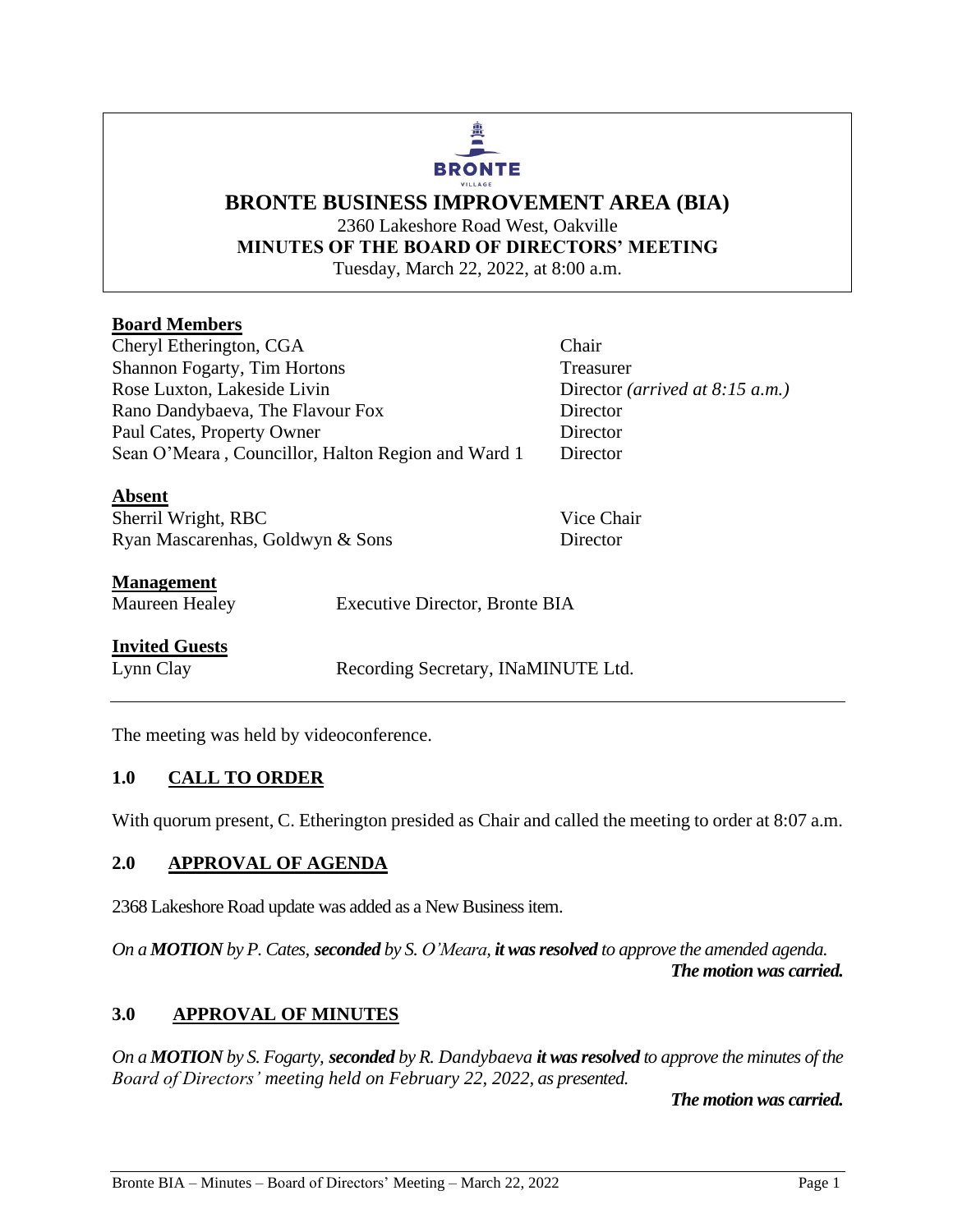## **4.0 REPORTS**

## **4.1 Financials**

The Board received written financial reports from the Treasurer, S. Fogarty.

#### 4.1.1 2022 Budget – February Updates

The Treasurer advised that the 2022 budget had been approved by the town in January 2022 and the first levy installment had been received in February 2022. The My Main Street grant awarded for 2021 had been received in February 2022 and for auditing purposes was required to be transferred to the reserves. Board discussion included that there was no cap on the monies that could be in the reserves and that the equivalent of three (3) months winddown fees, as financial safety net monies, were a good idea to be kept in the reserves.

*On a MOTION by S. Fogarty, seconded by P. Cates, it was resolved to transfer \$47,302.70 to the reserves.*

#### *The motion was carried.*

*Rose Luxton arrived at the meeting at 8:15 a.m.* 

*On a MOTION by S. Fogarty, seconded by P. Cates, it was resolved to receive the February 28, 2022 income statement and balance sheet, as presented.* 

#### *The motion was carried.*

#### 4.1.2 2020-2021 Balance Sheet Comparison

The Treasurer had distributed a comparative balance sheet, comparing 2020 with 2021, for Board information.

#### 4.1.3 2021 Audit – Update

The 2021 audit had been conducted virtually by KPMG LLP and no issues had been identified. The audited financials were expected to be received this month, and would be reviewed and approved by the Board at the April 2022 meeting.

#### **4.2 Operating Plan**

#### 4.2.1 February 2022 Update

The Board received a written report of February 2022 updates. Management noted that they were in process of having conversations with approximately 50 non-profit groups regarding the community investment and sponsorship program, with five (5) to 10 of those starting to fill out the application. Activation would begin, likely, in summer 2022. The Bronte Market Square was anticipated to be completed in May 2022. Management provided an update of the street retail vacancies.

*On a MOTION by S. O'Meara, seconded by S. Fogarty, it was resolved to receive, as presented, the Operating Plan Report.*

*The motion was carried.*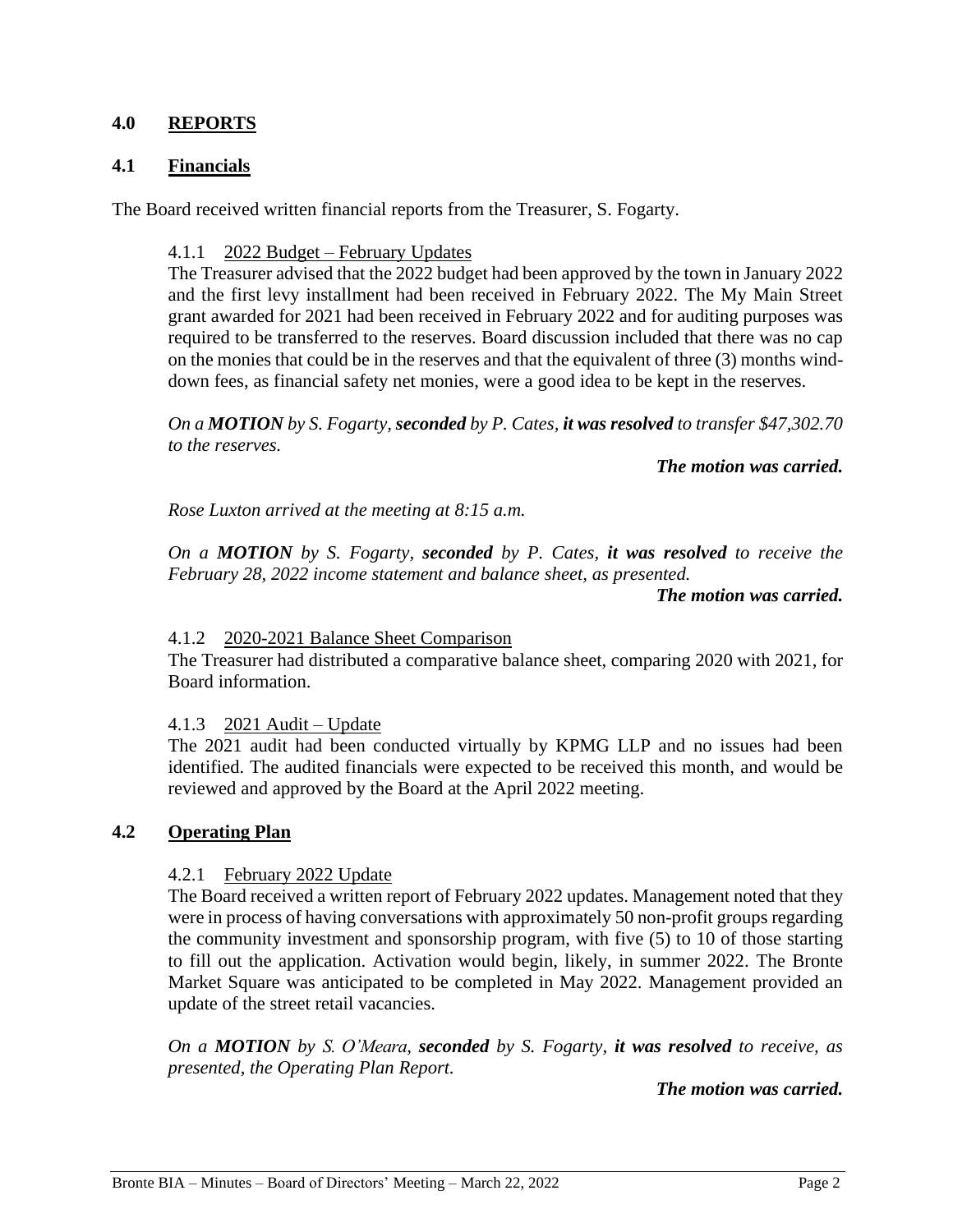# **4.3 Town Update**

Councillor S. O'Meara provided an update that included the following:

- The town and region had held special meetings to align their face masking policy dates with the provincial policy dates to avoid confusion.
- Restoration of the lighthouse beacon for Bronte Harbour was in process in partnership with the Federal government with commitment to see the installation this year.
- Staff had met with the Developer to review the Bronte Market Square deficiencies and timelines. There was excitement about having an opening event to celebrate the May 2022 completion.
- Development updates included that the East Street and Lakeshore Road development was in appeal at the Ontario Land Tribunal (OLT).

*On a MOTION by P. Cates, seconded by S. Fogarty, it was resolved to receive, as presented, the Town Update Report.*

## *The motion was carried.*

# **5.0 NEW BUSINESS**

# **5.1 360 Collective Economic Development Proposal**

The Board received a written memorandum from Management in regard to the 360 Collective economic development assistance proposal. Management noted that area redevelopment was starting to happen and that businesses were being displaced. The strategic plan and visioning process put a focus on retaining and recruiting an optimal retail mix for the BIA and to fill in the retail gap. It was noted that the membership list and property owner's list for the BIA were now complete. The Board had previously approved monies to be moved from the reserve to the budget specifically to assist with economic development.

Management detailed that the 360 Collective proposal was to compile data collected and create a marketing document to attract new businesses to Bronte, which the BIA would then update going forward to market those identified opportunities. The timeframe was estimated at three (3) months, to be ready for summer 2022. In response to a Board Director question, Management confirmed that this proposal was tied in with the 15-minute cities, to tell property owners and landlords of the specific businesses being looked for. Management noted that proposals had not been requested from other providers as 360 Collective had superior expertise for analysis of the data and were working on a more sophisticated version of this proposal for other BIAs. As an option, an RFP process could be entered into, if the Board preferred.

A Board Director questioned how this project would differ from the project done previously by John Archer and asked if a lot of this information had already been collected. Management responded that John Archer would pull together all the pieces and would project a marketing plan out into the future versus the current state of developments. Management noted that the town's economic development model focused on attracting medium to large sized businesses and left the attraction and retention of small sized businesses to the BIA. This proposal was the missing piece